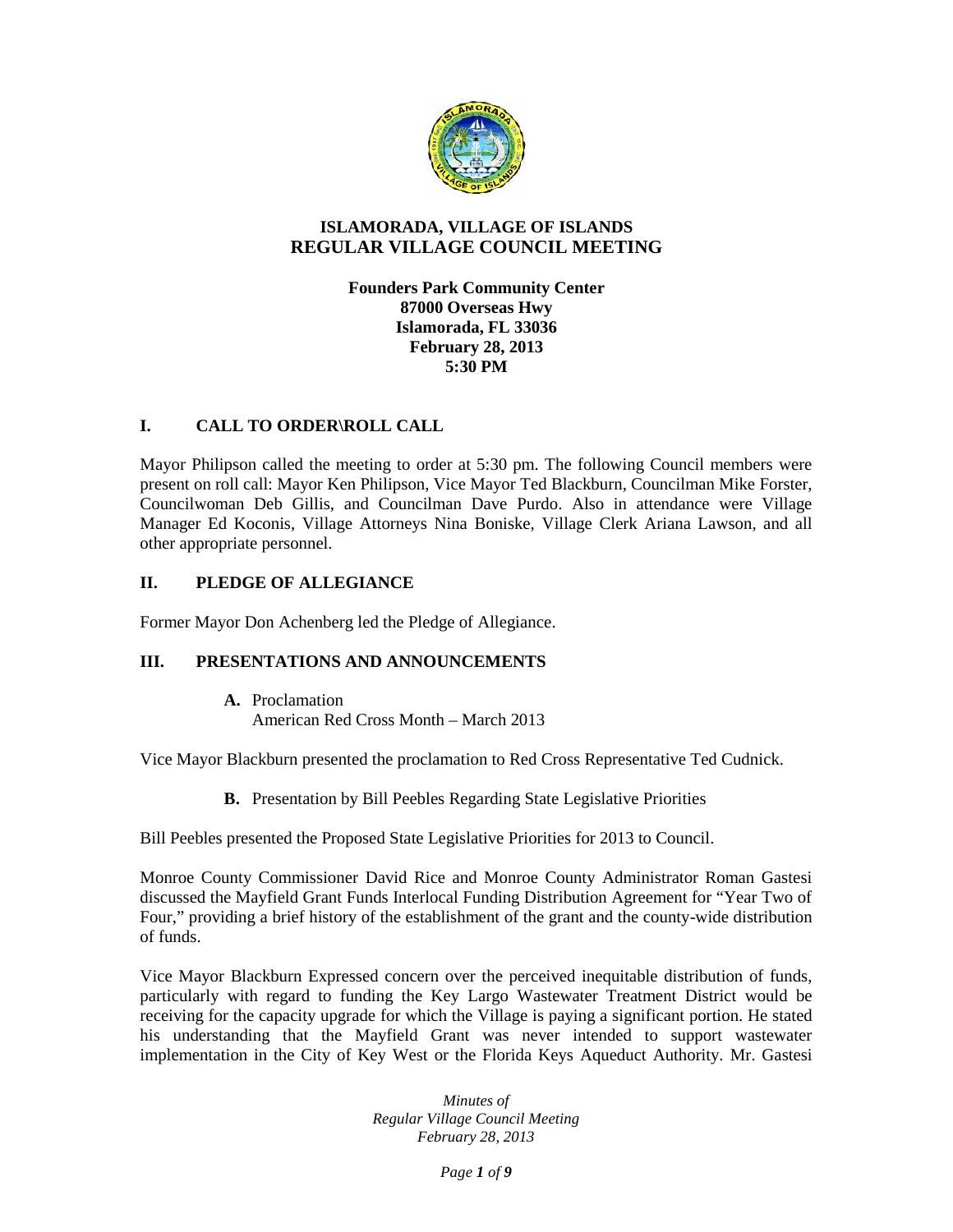stated his belief that the non-inclusion of Key West in the original Mayfield Grant documentation was a scrivener's error, noting that the grant was intended to benefit the Florida Keys Area of Critical State Concern, within which Key West is located. He stated that the County intends to meet with representatives of each municipality in May/June 2013 to discuss how to equitably distribute the outstanding balance of outside funding granted county-wide.

Councilwoman Gillis objected to the language in Tab 5, Exhibit "A", paragraph 4(c) on page 4 of 15 of the Interlocal Funding Distribution Agreement for "Year Two of Four."

Councilman Forster voiced his desire to see the Key Largo Wastewater Treatment District voluntarily assist the Village with the capacity purchase utilizing a portion of the Mayfield Grant funding they would receive in Year Two. He also stated that Islamorada needs a voice at the table with regard to the distribution of the remaining grant funds, citing the gas tax matrix as an example, wherein Islamorada receives 18% of the total funds, corresponding to the Village's actual percentage of the County population.

Erin Muir, Legislative Assistant to Representative Holly Raschein, shared a letter from the Representative to the Mayor and Council, dated February 28, 2013. On behalf of Representative Raschein, Ms. Muir urged Council to approve the Interlocal Funding Distribution Agreement for "Year Two of Four." Ms. Muir advised Council that Representative Debbie Mayfield suggested at the recent Cudjoe Key groundbreaking ceremony that the State release more than \$50M in bond funding in FY13, as Mayor Philipson had recently suggested to Representative Raschein.

Mr. Gastesi provided clarification of the City of Key West's utilization of Mayfield Grant funding for stormwater infrastructure.

Mayor Philipson requested Council consider Tab 5 at this time (Mayfield Grant Funds Interlocal Distribution).

Upon completion of Tab 5, Council resumed discussion of the Proposed State Legislative Priorities for 2013. Councilwoman Gillis suggested 1) requesting an additional 100 hotel unit allocations from the State, 2) pursuing grants and/or legislative appropriations to assist package plant owners and residents in connecting to central sewers, and 3) removing the square footage restrictions from commercial zoning in order to provide economic relief to private owners with package plant easements on their property.

Councilwoman Gillis offered a motion to approve the Proposed State Legislative Priorities for 2013, with the addition of Councilwoman Gillis' recommendations. Mayor Philipson called for all in favor/any opposed. The motion passed 5-0.

### **IV. PUBLIC COMMENT**

Claire Johnson, Islamorada, thanked Council and staff for allowing the Upper Keys Rotary Club to use Founders Park for the recent Gigantic Nautical Flea Market. Frank Hawkins, 102 Pelican Road, Tavernier, also thanked Council for allowing the Upper Keys Rotary Club to use Founders Park for Gigantic Nautical Flea Market, as well as John Sutter and Captain Corey Bryan for their support services. He reported that the event grossed \$212,000, the bulk of which would be granted to local students for college scholarships. Mr. Hawkins also spoke in support of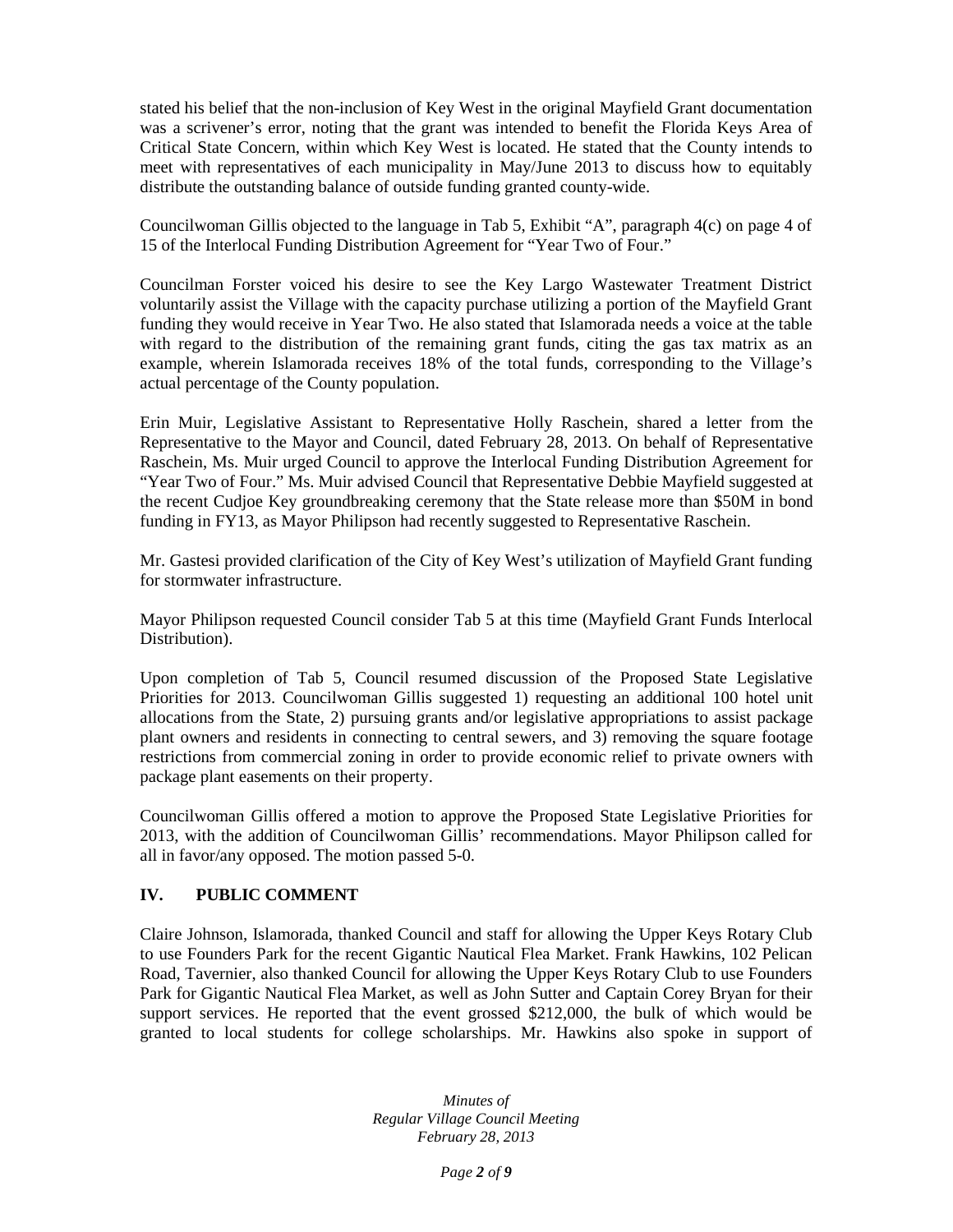renegotiating the solid waste services contract with Advanced Disposal Services, Inc. Mayor Philipson closed public comment.

Councilman Purdo and Councilwoman Gillis requested those in attendance keep the Eyster family in their prayers as Mrs. Eyster recovers from a recent life-threatening incident. Councilman Purdo thanked Fire/EMS staff for their efficient response to the incident.

Councilman Forster announced the opening of the public review period for the Everglades National Park Draft General Management Plan. Councilman Forster directed interested individuals to the Park's website for additional information and the submission of comments.

Councilman Purdo suggested that the March 14, 2013 Regular Village Council Meeting be abbreviated to accommodate Governor Rick Scott's attendance at a local fundraiser scheduled for the same night. Mayor Philipson stated that the Governor may be attending the Regular Village Council Meeting that night and that the meeting would be shortened accordingly.

Councilman Purdo thanked the student volunteers for their participation in the Upper Keys Rotary Club's Gigantic Nautical Flea Market.

## **V. AGENDA: Request for Deletion / Emergency Additions**

## **VI. CITIZENS' ADVISORY COMMITTEE UPDATES**

Ad Hoc Planning and Development Services' Citizens Advisory Committee member Dave Boerner advised the Council that the Committee would be hosting a charette-style public meeting on Thursday, March 7, 2013. Mr. Boerner encouraged public participation at the meeting.

> **A.** Report by Ad Hoc Solid Waste Services Citizens' Advisory **TAB 1** Committee – Chairperson Dave Boerner

Chairperson Dave Boerner summarized the recommendations contained in Attachment "B" to the Resolution, entitled "Report to the Village Council, Islamorada, Village of Islands on the Solid Waste Services Contract from the Ad Hoc Solid Waste Services Citizens' Advisory Committee" and dated January 14, 2013.

Mayor Philipson commended the report. He noted that the Village would not likely be able to replicate Lee County's reuse of building materials. He also suggested staff take franchise fees into account in developing a Request for Proposals (RFP). Mr. Boerner stated that the Village may need to increase the portion of the franchise fee currently allocated for staff salaries to accommodate an increase staff effort commensurate with increased recycling efforts by the Village. He discussed the control and regulation of commercial recycling providers.

Vice Mayor Blackburn stated that the failure of the Village to regulate commercial recycling would result in the loss of revenue to the Village. Mr. Boerner noted that Miami-Dade County does not allow unlicensed recyclers to pick up recycling materials.

Councilman Forster agreed with the Committee's recommendations for commercial mandatory recycling, but stated that as a local business owner he would like to have the freedom to choose his recycling provider. Mr. Boerner responded that most communities with mandatory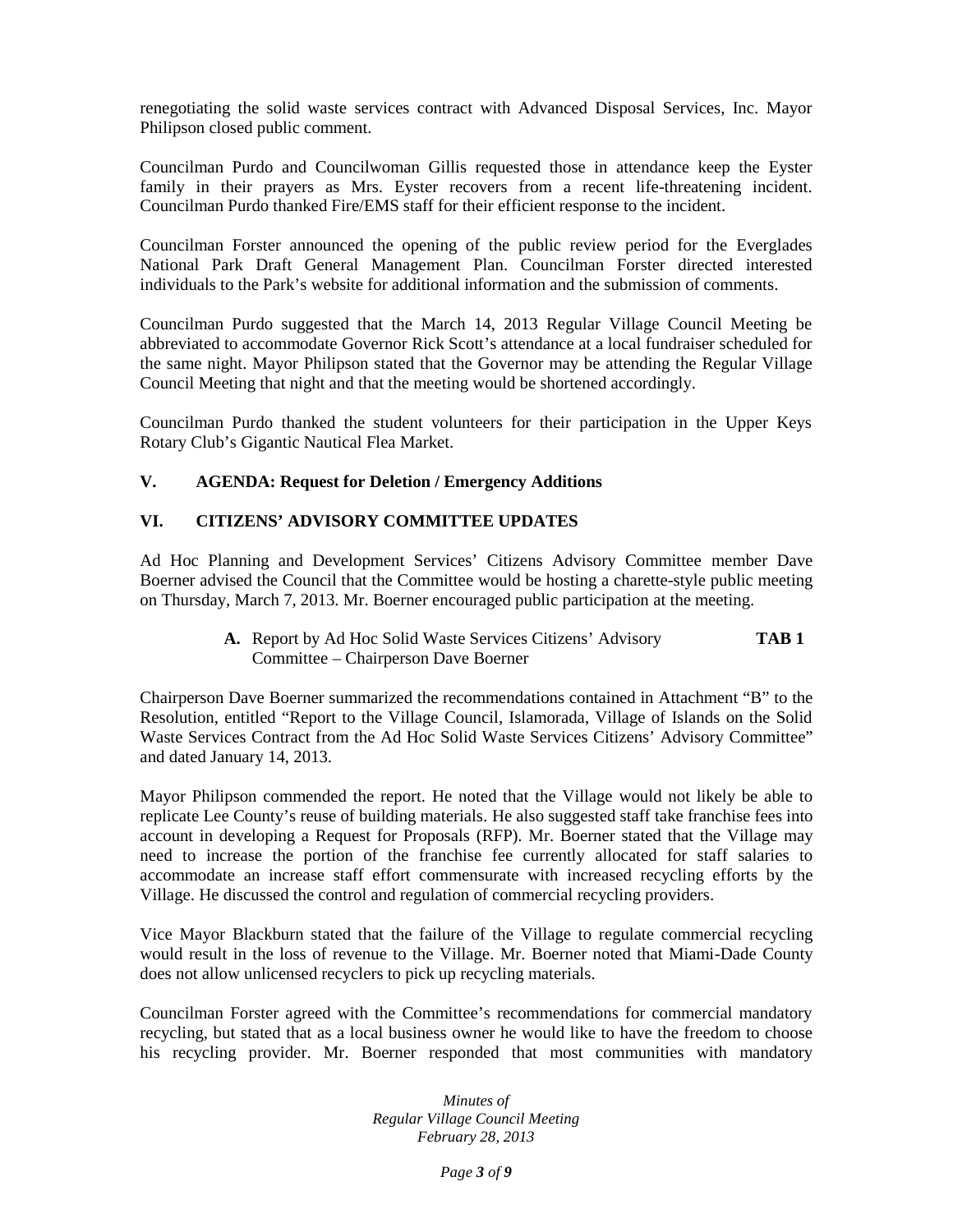commercial recycling allow businesses to choose whether the wish to use a franchised hauler, licensed recycler, or self-haul recyclable materials. Councilman Forster inquired as to the cost of mandatory commercial recycling enforcement. Mr. Boerner stated that the Village would initially need to invest in additional staff effort to implement increased recycling efforts.

Councilman Purdo objected to the Committee's use of Lee County as a model for solid waste and recycling management, and to the potential implementation of mandatory commercial recycling and the utilization of compressed natural gas (CNG). Mr. Boerner stated that CNG is commonly used in municipal buses and is safer than the common SCUBA tank.

Don Achenberg, Committee member, advised Council that the State of Florida requires the Village to show a 75% recycling rate for solid waste by 2020. Mr. Achenberg urged the Council to consider the Committee's recommendations and provide direction to staff accordingly.

David Makepeace, Committee member, thanked Council for the opportunity to participate in the solid waste service review process. He noted that the Village could authorize an opt-out fee for non-participation in the commercial recycling program.

Councilwoman Gillis voiced her favor for mandatory commercial recycling with reasonable penalties for non-compliance.

John Sutter, Director of Public Works & Parks and Recreation, reminded Council that the current solid waste services agreement expires September 2013, and requested explicit direction with regard to contract renegotiation versus issuance of a Request for Proposals (RFP).

Mayor Philipson called for public comment. Greg Sullivan, Senior District Manager, Waste Management, Inc., related the City of Key West's experience with solid waste recycling efforts. Cheryl Culberson, Islamorada, spoke in favor of rolling carts and recommended Council hold a Special Call Workshop to discuss the topic further. Angel Borden, Islamorada, read a statement to Council regarding the Village's current solid waste service provider's reporting record to Monroe County and the State of Florida. Mayor Philipson closed public comment.

Council requested staff schedule a Village Council Workshop to further discuss the Committee's recommendations on Friday, March 15, 2013, at 3:00 pm, to be followed by a Special Call Meeting to allow Council to provide direction to staff with regard to renegotiation of the solid waste services contract versus advertisement of an RFP.

# **VII. VILLAGE MANAGER REPORTS AND UPDATES**

### **VIII. CONSENT AGENDA**

(All items on the Consent Agenda are considered routine by the Village Council and will be approved by one motion. There will be no separate discussion of these items unless a Councilmember so requests, in which event, the item will be moved to the Main Agenda.)

**A.** Minutes: **TAB 2**

January 11, 2013 Special Call Village Council Workshop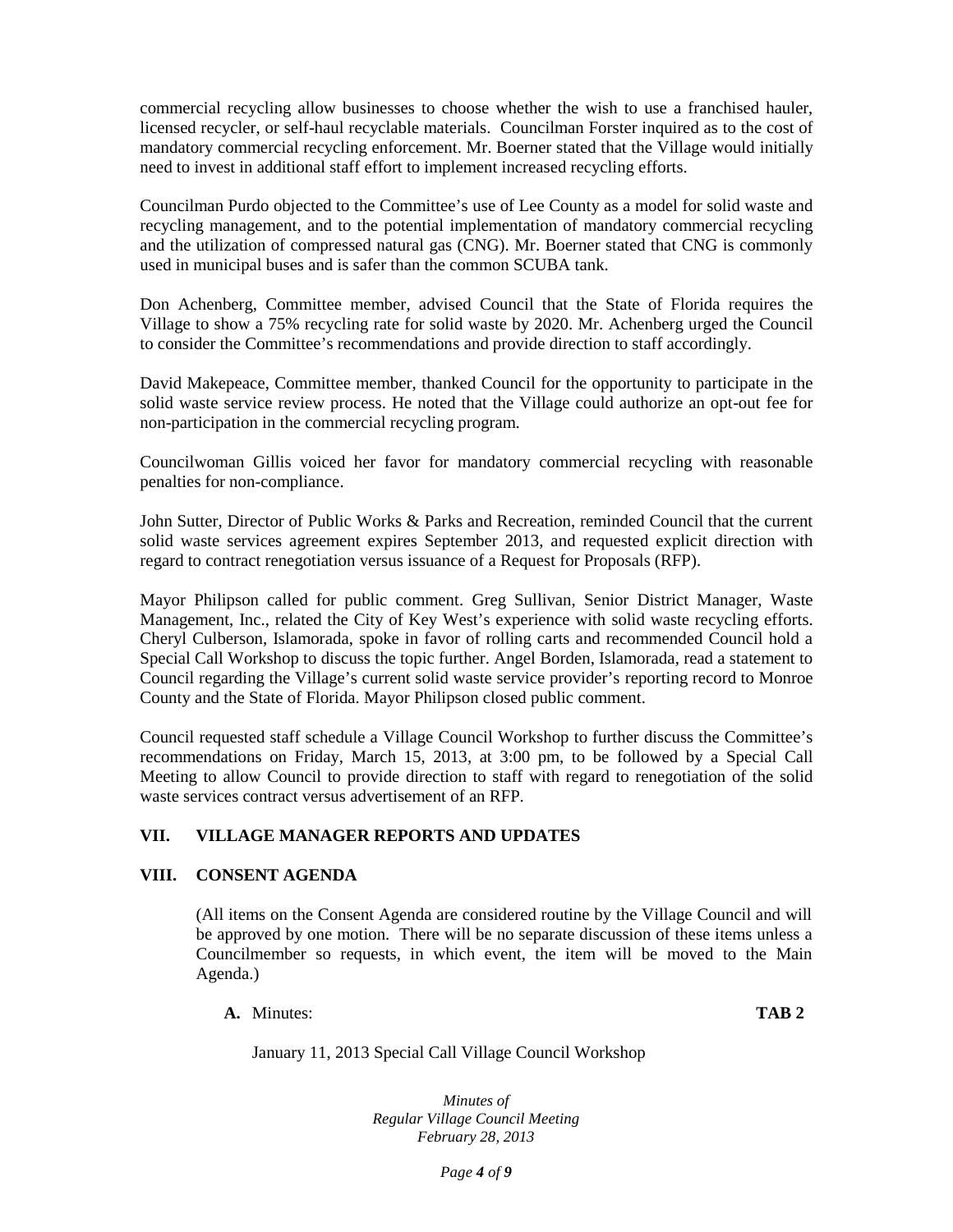January 24, 2013 Regular Village Council Meeting

February 8, 2013 Village Council Meeting Executive Session (Case No. 2006-CA-43-P)

Councilman Purdo made a motion to approve. Councilwoman Gillis seconded the motion. Vice Mayor Blackburn called for all in favor/any opposed. The motion passed 5-0. Vice Mayor Blackburn commended Village Clerk Ariana Lawson on the quality of the Minutes.

#### **IX. ORDINANCES**

**A.** First Reading – Ordinance Exempting Qualified Seniors Under **TAB 3** Constitutional Amendment VII

**AN ORDINANCE OF ISLAMORADA, VILLAGE OF ISLANDS, FLORIDA, (THE "VILLAGE") AMENDING ARTICLE II OF CHAPTER 54 OF THE VILLAGE CODE, CREATING A NEW SECTION 54-32 RELATING TO AD VALOREM TAXATION TO PROVIDE FOR AN ADDITIONAL HOMESTEAD EXEMPTION FOR CERTAIN QUALIFYING SENIOR CITIZENS; GRANTING AN ADDITIONAL HOMESTEAD TAX EXEMPTION EQUAL TO THE ASSESSED VALUE OF HOMESTEAD PROPERTY IF THE PROPERTY HAS A JUST VALUE LESS THAN \$250,000 TO AN OWNER WHO HAS MAINTAINED PERMANENT RESIDENCY ON THE PROPERTY FOR NOT LESS THAN 25 YEARS, WHO HAS ATTAINED AGE 65, AND WHO HAS A LOW ANNUAL HOUSEHOLD INCOME AS DEFINED BY GENERAL LAW; PROVIDING FOR THE VILLAGE CLERK TO DELIVER A COPY OF THIS ORDINANCE TO THE MONROE COUNTY PROPERTY APPRAISER; PROVIDING FOR REPEAL OF ALL CONFILICTING ORDINANCES AND RESOLUTIONS; PROVIDING FOR SEVERABILITY; PROVIDING FOR INCLUSION IN THE CODE; AND PROVIDING FOR AN EFFECTIVE DATE**

Village Attorney Nina Boniske read the title of the ordinance. Finance Director Maria Aguilar presented the staff report. Councilman Purdo made a motion to approve. Councilman Forster seconded the motion. The motion passed 5-0.

> **B.** First Reading – Amendment to Floodplain Management Standards **TAB 4** Ordinance

**AN ORDINANCE OF ISLAMORADA, VILLAGE OF ISLANDS, FLORIDA, AMENDING CHAPTER 6 "BUILDINGS AND BUILDING REGULATIONS," ARTICLE III "FLOODPLAIN MANAGEMENT STANDARDS" OF THE CODE OF ORDINANCES TO PROVIDE FOR UPDATES AND**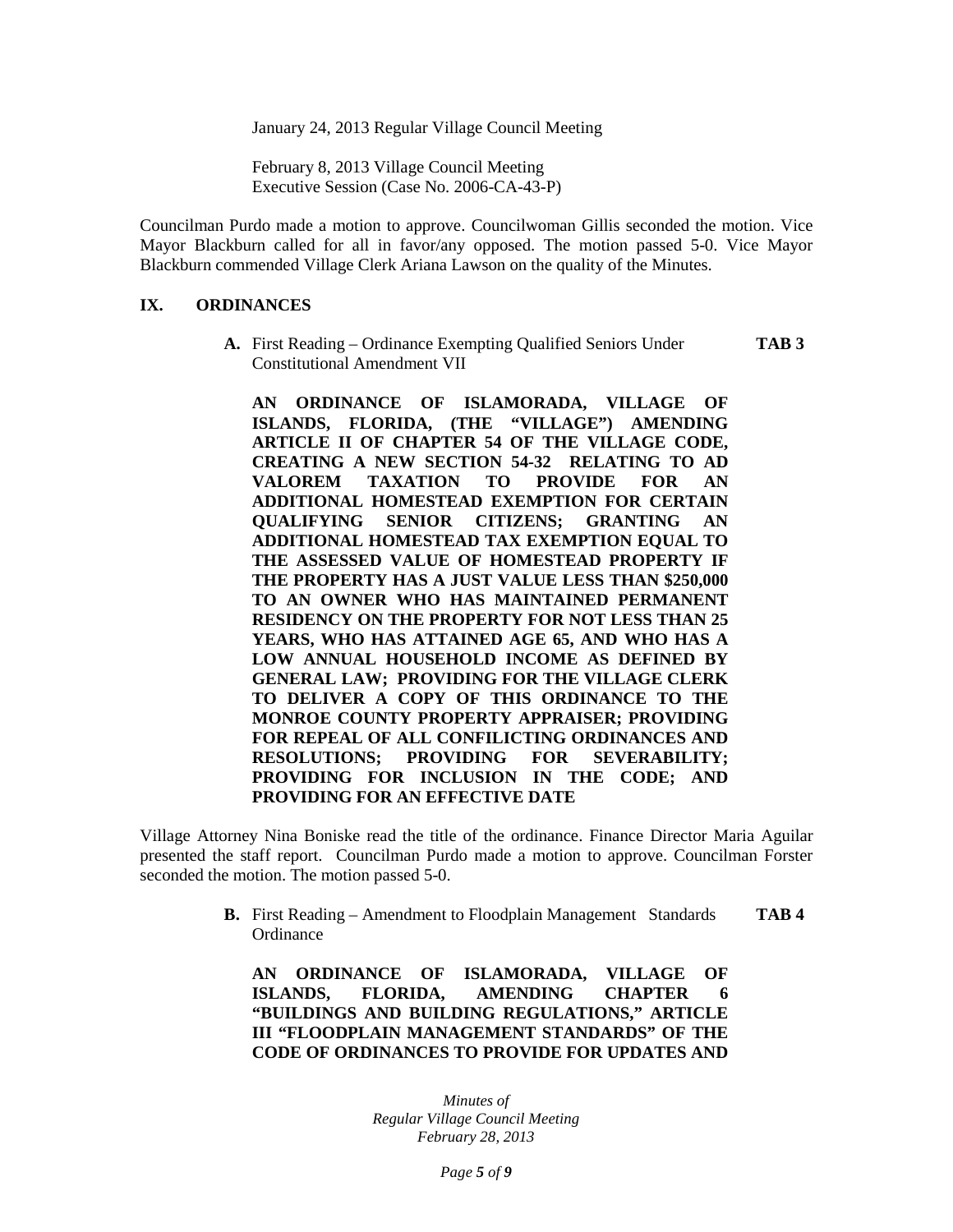**CHANGES CONSISTENT WITH FEDERAL EMERGENCY MANAGEMENT AGENCY REQUIREMENTS AND STANDARDS; PROVIDING FOR REPEAL OF CONFLICTING PROVISIONS; PROVIDING FOR SEVERABILITY; PROVIDING FOR INCLUSION IN THE CODE; PROVIDING FOR TRANSMITTAL TO THE FLORIDA DEPARTMENT OF ECONOMIC OPPORTUNITY; AND PROVIDING FOR AN EFFECTIVE DATE**

Village Attorney Nina Boniske read the title of the resolution. Senior Planner Kevin Bond presented the staff report. Councilwoman Gillis made a motion to approve. Councilman Purdo seconded the motion. The motion passed 5-0.

### **X. QUASI-JUDICIAL**

There were no quasi-judicial items.

#### **XI. RESOLUTIONS**

**A.** Consideration of Mayfield Grant Funds Interlocal Funding **TAB 5** Distribution Agreement for "Year Two of Four"

**A RESOLUTION OF THE VILLAGE COUNCIL OF ISLAMORADA, VILLAGE OF ISLANDS, FLORIDA APPROVING THE MONROE COUNTY STATE WASTEWATER FUNDING DISTIRUBITON AGREEMENT FOR "YEAR TWO OF FOUR"; AUTHORIZING VILLAGE OFFICIALS TO IMPLEMENT THE TERMS AND CONDITIONS OF THE AGREEMENT; AUTHORIZING THE VILLAGE MANAGER TO EXPEND BUDGETED FUNDS; AUTHORIZING THE MAYOR TO EXECUTE THE AGREEMENT; PROVIDING FOR TRANSMITTAL; AND PROVIDING FOR AN EFFECTIVE DATE**

Village Manager Ed Koconis presented the staff report.

Mayor Philipson called for public comment. Robby Majeska, Key Largo Wastewater Treatment District (KLWTD), encouraged Council to ratify the agreement. He stated his personal opinion that funding distributions going forward should be based on the percentage of tax payers in each municipality and should take sales tax dollars into consideration as well. David Guardino, Islamorada, stated that the U.S. Environmental Protection Agency and U.S. Army Corps of Engineers grant funding the Village agreed to release to other municipalities when the Village could not previously used the funds in the allotted time should also be taken into consideration during discussion of future total grant funding distributions. David Makepeace, Islamorada, suggested requesting the Legislature release \$75 million in Years 2 and 3 rather than \$100 million in Year 2. Mayor Philipson closed public comment.

Village Attorney Nina Boniske read the title of the resolution. Councilwoman Gillis offered a motion to approve; Vice Mayor Blackburn seconded the motion. The motion passed 5-0.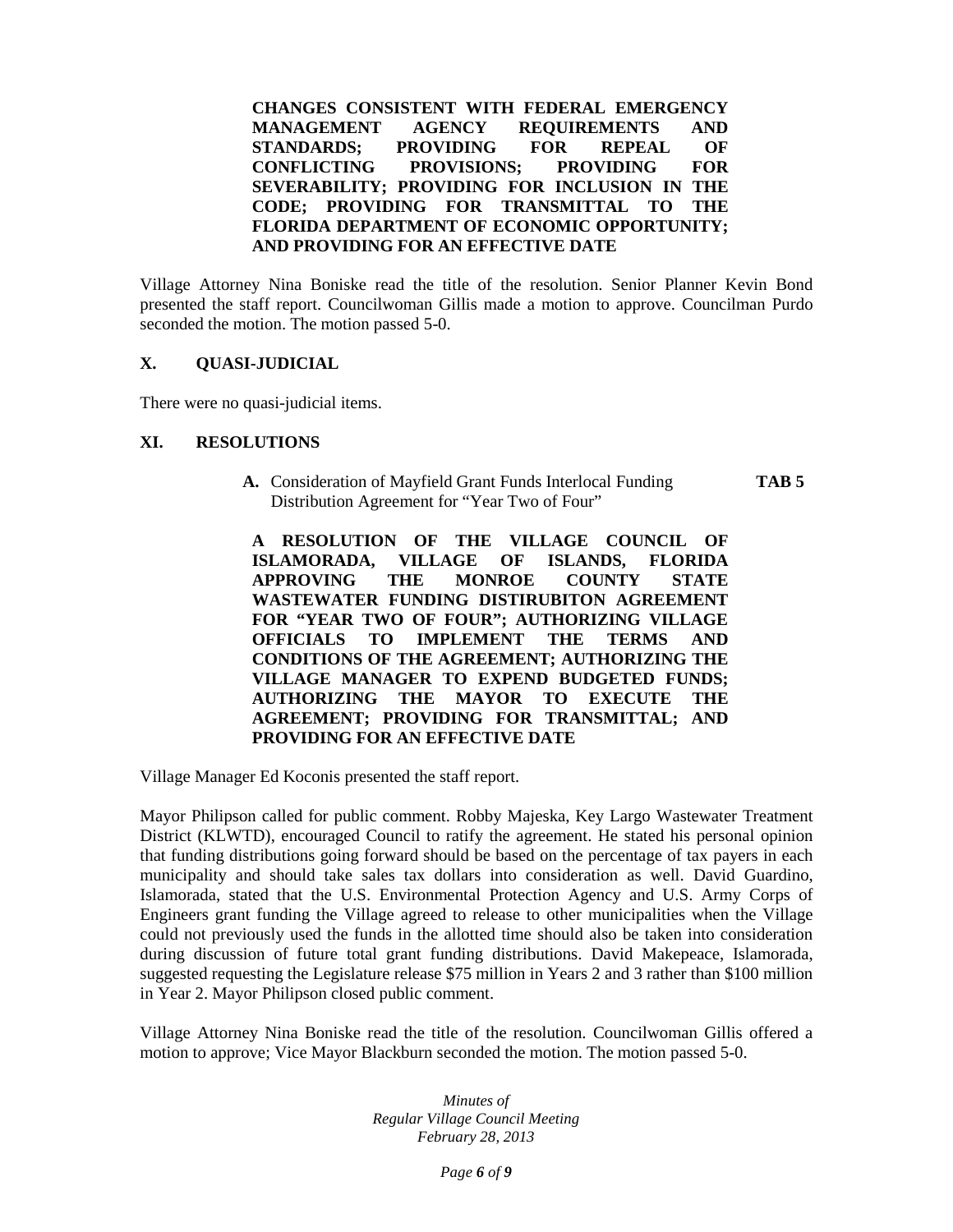### **B.** Appointment to Monroe County RESTORE Act Advisory **TAB 6 Committee**

Village Attorney Nina Boniske read the title of the resolution. Village Manager Ed Koconis presented the staff report. Mayor Philipson called for public comment; there was none. Councilwoman Gillis made a motion to nominate Vice Mayor Blackburn to serve as the Village's Committee representative and to approve the resolution accordingly. Councilman Forster seconded the motion. The motion passed 5-0.

#### **XII. MOTIONS**

No motions were made.

#### **XIII. WASTEWATER MATTERS**

**A.** Wastewater Project Update

Wastewater Program Manager Greg Tindle presented the staff report. Mr. Tindle reported on the February 27, 2013 public meeting held in conjunction with the Florida Department of Environmental Protection and the Monroe County Health Department. Mr. Tindle also apprised Council of upcoming public meetings on March 5, 2013 to discuss South Plantation Key predesign; on March 21, 2013 to discuss Windley Key predesign; and on March 19, 2013 to discuss construction plans and communications with the Key Largo Wastewater Treatment District.

Councilman Purdo requested staff provide Council an estimated monthly rate for commercial properties. Mr. Tindle advised Council that Raftelis Financial Consultants is currently updating the rate structure to be provided to Council at the March 28, 2013 Regular Village Council Meeting. Councilman Purdo inquired as to the status of the North and Middle Plantation Key full overlays. Mr. Tindle stated that Reynolds Water Islamorada is currently evaluating full overlay designs and costs. Tom Brzezinski stated that Reynolds Water Islamorada's 50% design submittal, including North and Middle Plantation Key overlays, are scheduled to be finalized in mid-April, at which time staff will review the costs and present them to Council if fair and reasonable.

Mayor Philipson called for public comment; there was none.

**B.** Monthly Project Report for the Period 12/31/12 thru 01/27/13 **TAB 7**

Wade Trim, Inc. Vice President Tom Brzezinski presented the report.

**C.** Communication to all Village Council: No Selectivity (Vice Mayor Blackburn)

Vice Mayor Blackburn requested Council adhere to the established process for handling customer complaints related to the wastewater project. He requested staff explain the process by which wastewater project customer complaints are addressed. Greg Tindle explained how constructionrelated complaints are initially registered with Reynolds Water Islamorada, and then any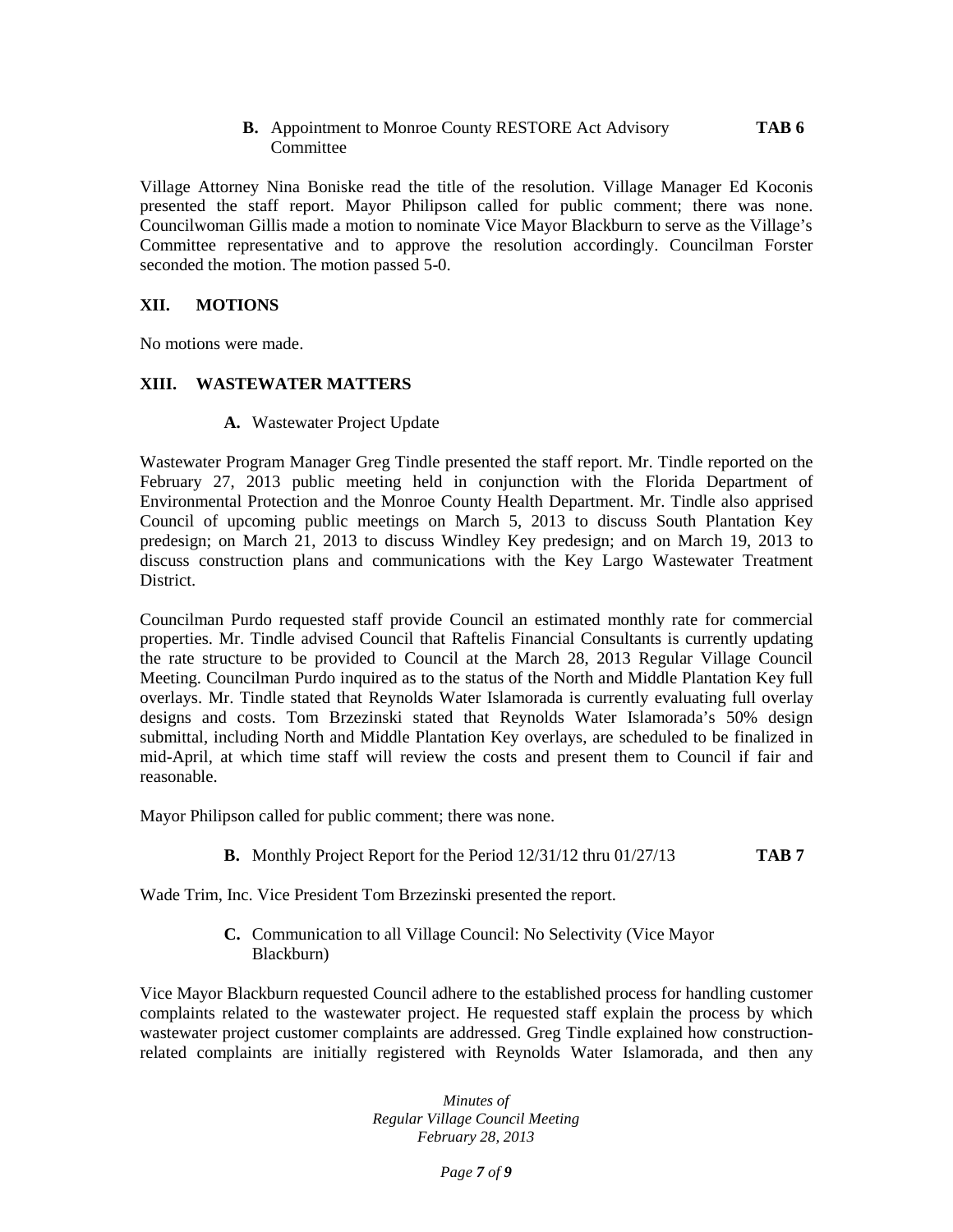unresolved issues should be directed to Mr. Tindle. He stated that all customer complaints are logged.

# **XIV. MAYOR / COUNCIL COMMUNICATIONS**

**A.** Discussion Regarding Village Manager's Contract and Evaluation

Councilman Forster initiated the discussion. Councilman Forster stated that he would like to strike Sections 16.3 and 16.4 from the Village Manager's Employment Agreement. Mayor Philipson stated that he sees no need for the removal of the sections, but stated that he would support the will of the Council. Vice Mayor Blackburn opined that the title of Director of Planning and Development Services is no longer necessary. Councilwoman Gillis stated that she felt the two separate titles are valid and should remain as is. Councilman Purdo expressed his discomfort with Ed Koconis serving in the capacity as both Village Manager and Director of Planning and Development Services.

Mr. Koconis stated that a factor in the previous Council's acceptance of the current Employment Agreement language was the savings of over \$100,000 in salary resulting from the combination of the two positions. Mr. Koconis stated that he would not like to change the Agreement. Council discussion ensued.

Village Attorney Nina Boniske advised Council that if the Village Manager does not agree to any proposed revisions, Council has the option to terminate the Employment Agreement.

Council agreed to conduct the Village Manager's Performance Evaluation at the March 28, 2013 Regular Village Council Meeting. Council agreed to select an evaluation from the samples previously provided by staff, and to forward their completed evaluations to the Village Clerk for redistribution to the rest of Council prior to the March  $28<sup>th</sup>$  meeting. Council also agreed to determine at that meeting whether they would like to pursue amending the Employment Agreement.

**B.** Discussion Regarding Charter Review Committee – Councilman Dave Purdo

Councilman Purdo suggested the formation of a five-person Charter review committee to consider Charter amendments with regard to staggered terms for Council member, elimination of Council member seat designations, and pay raises for Council.

Village Attorney Nina Boniske advised Council can present Charter amendments for referendum without the formation of review committee. She stated that Council could approve an ordinance authorizing Council member salary increases now, but it wouldn't go into effect until approved in the November 2014 general election.

Council agreed, with the exception of Councilman Purdo, that they would prefer to see a cost of living increase rather than a salary increase for Council members. Mayor Philipson suggested Council wait until the Ad Hoc Planning and Building Services Committee completes their tasks before forming a six-week Charter review task force.